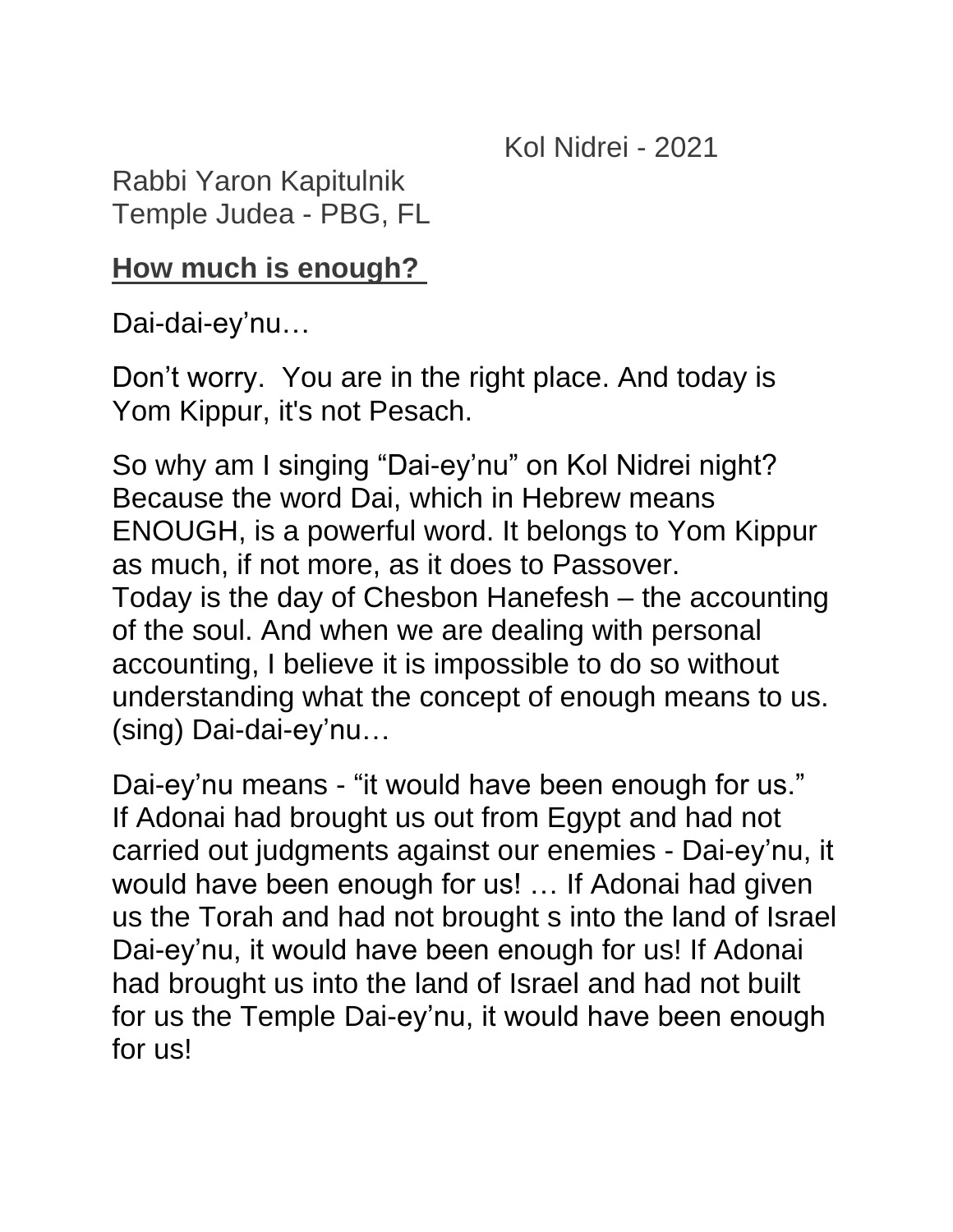But is that really true? Really? Would we be satisfied just with leaving Egypt and not having the Torah? With having the Torah and not getting to Israel? Or would we complain to God, ask for more, and say "This can't really be all you are giving us?" Let's be honest, the word kvetch came from somewhere…

I'm reminded of the story of the person who lived in a nice house but thought it was not big enough, when he turned to the rabbi to seek advice, the rabbi told him to bring in the chickens he had, from the court into the house, the following week, the man is livid, "Rabbi" he says, "now there is even less room in the house," "no problem" says the rabbi - "you have a sheep - bring it in as well." A week passes and the man's life is living hell, but to his surprise, when he complains again the rabbi tells him to bring his cow into the house. On the edge of having a total breakdown, the rabbi tells the man to take out all the animals - suddenly the house looks so big to the man - he realizes he had more than enough room to begin with.

Yom Kippur demands that we ask different questions about the word "enough", questions such as, "do I have enough time left to repent?" And "have I done enough good to be inscribed in the book of life?" It demands that we look at the world around us and at our own characters and say ENOUGH IS ENOUGH when we see things we do not like, things that need to be changed.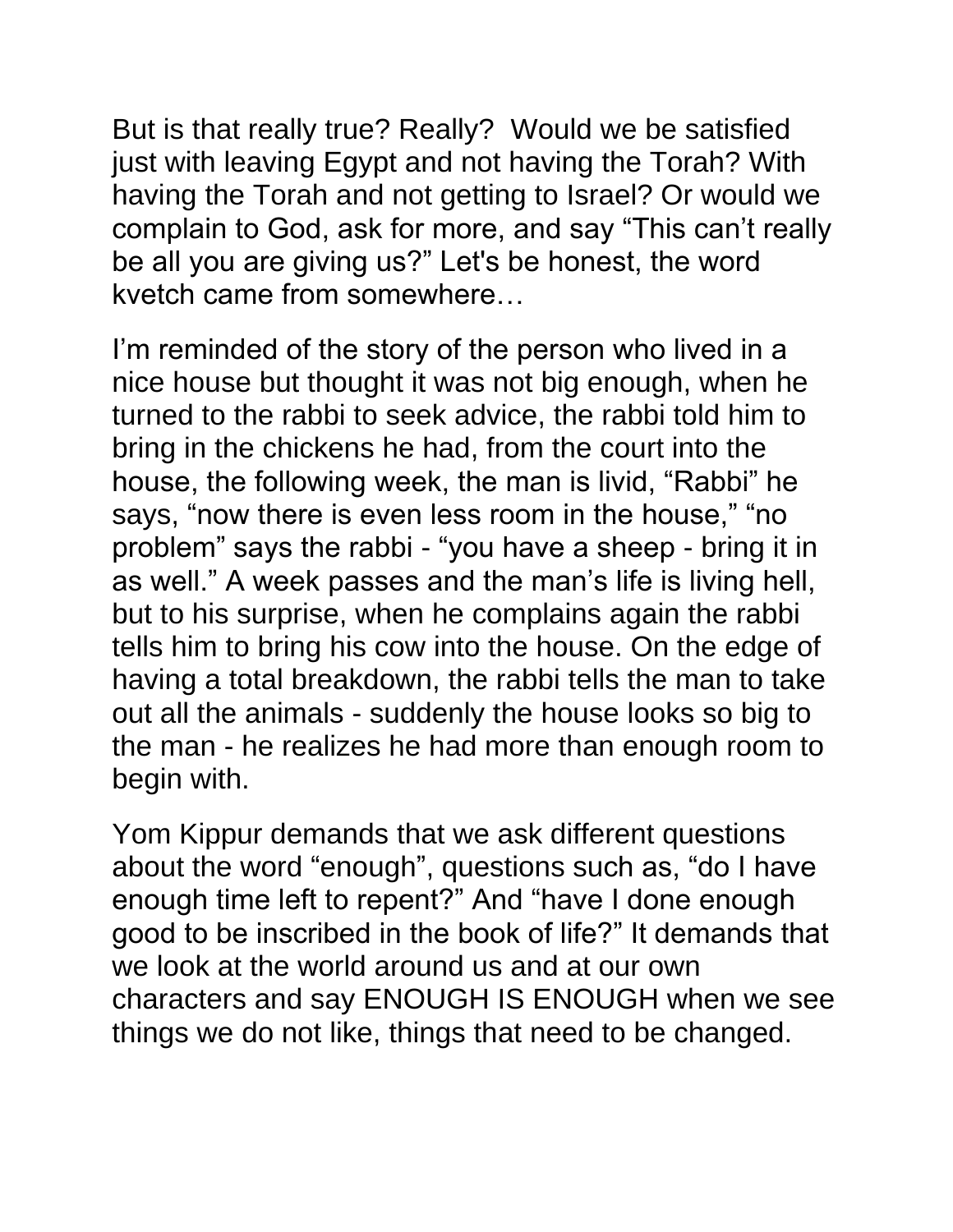There are a lot of questions about the word enough, but let's be honest, (if not today than when?) and let's talk about our first thought when it comes to evaluating our lives in terms of having enough - and that is the question of having enough money.

Do I have enough money? Enough to take care of my needs and my dreams? Do I have enough to last if I am blessed with a very long life? Do I have enough to help, or better, even secure, the future of my children and grandchildren, even great-grandchildren? Do I have enough to help those less fortunate than me - those who truly do not have enough? This question is crucial – because the answer to this question is the key to a much bigger existential question - the question of happiness.

Mountains of books have been written about the connection between having enough and being happy. But we don't need the self-help shelf in Barnes & Noble – all we need to do is turn to our tradition, to our wisdom which teaches us that feeling we have enough leads directly to a life of gratitude, humility and security, which then lends itself to a life of generosity which leads to a feeling of peace and joy - yes - the road to happiness begins not with having more - but with feeling we have enough.But here is the "one-million-dollar question" **how much is enough?**

In the same paragraph - and it's not a coincidence - in which our rabbis asked who is a hero - and if you were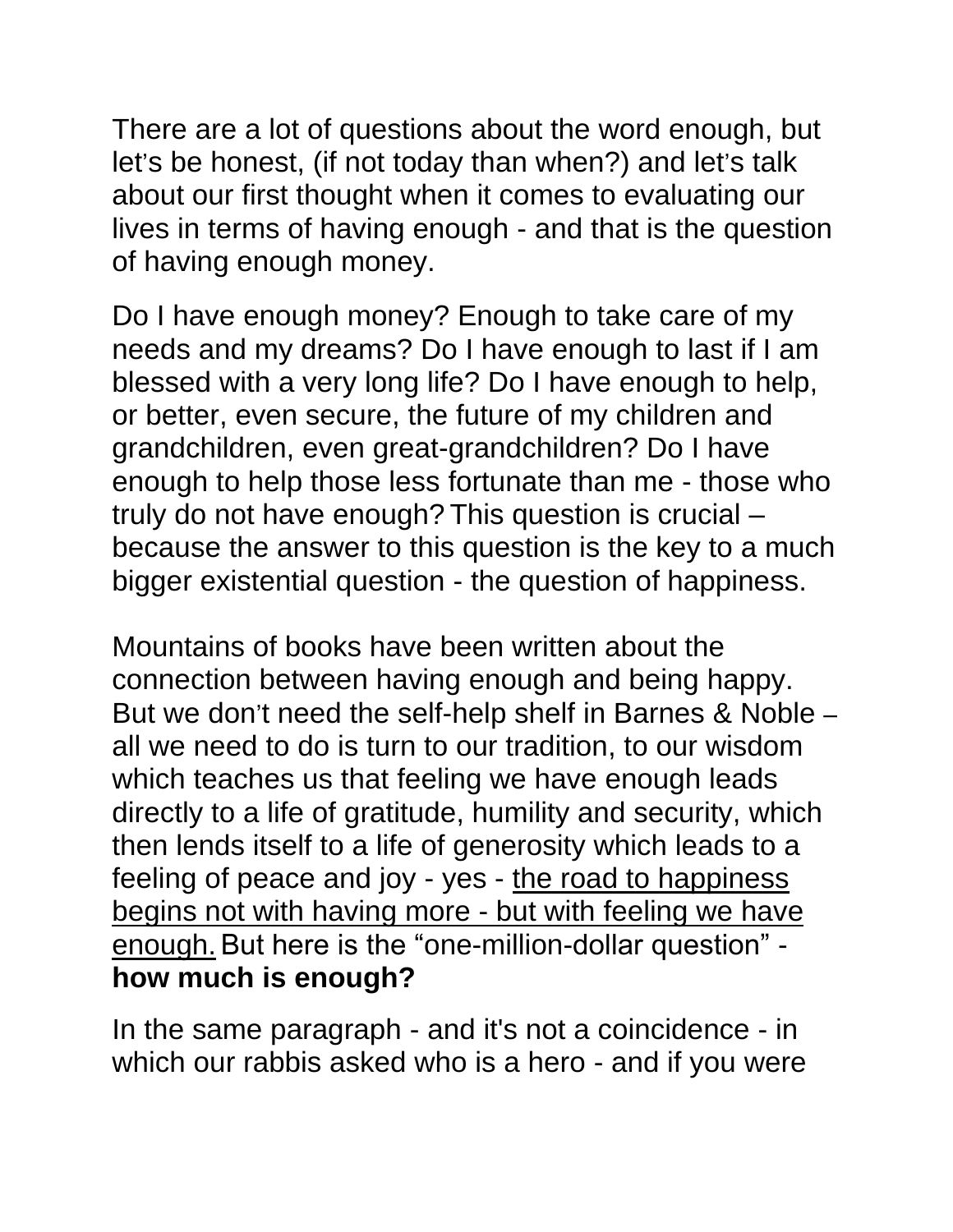here for Rosh Hashana you know the answer to that the one who conquers their inclination?

They also ask - Mi hu Meushar? "Who is happy?" and their answer "Hasameach be'chelko" – the one who is happy with what they have.

## **But our modern world doesn't necessarily tend to agree with the Rabbis.**

Economical behavioral scientists constantly try to quantify this question - who is happy? After studying answers from a survey of 450,000 Americans they reached the conclusion that there is indeed a point which defines our "financial happiness", this point varies according to where you live and your life's circumstances. We can set a range for what that number is and on average - in the USA today that point is set at \$90,000. People whose incomes are below that point report they are less happy on average than those with incomes over that point.

But what is even more interesting in their findings is that once people reach their "financial happiness point" their happiness plateaus.

No matter what your income is, and we can be living on a five, or six or even a seven-figure income - we all have a point - in which we realize that having more is not making us happier.

If we believe the science, then we all should have a point in which we should be able to say – "we have enough".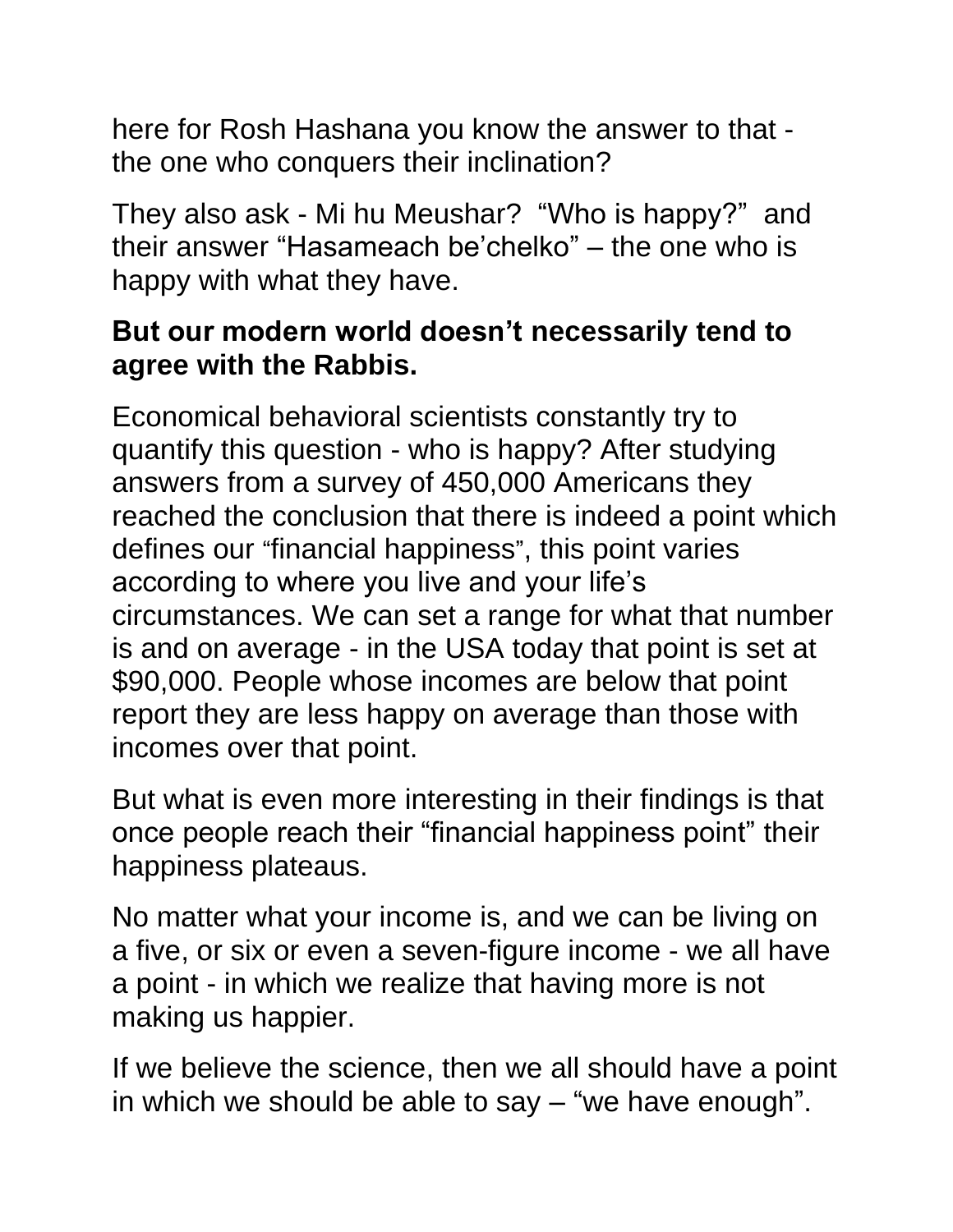But in their book "How Much is Enough", Robert and Edward Skidelsky speak about our difficulty as humans to reach that point. How difficult it is for us to distinguish between the wants and the needs. Needs - the objective requirements of a good and comfortable life are finite in quantity, but wants, being purely psychic, are infinitely expandable. Which means that accumulation of wealth has no natural boundaries, there is no such thing as enough, and if the accumulation of wealth comes to a halt, it will be only because people choose not to want more than they need.

I want you to know that I personally struggle with this question all the time. I live among people and serve a congregation in which most people have a much greater net worth attached to their names than I do, and at times this frustrates me. I worry that I do not have enough, and I don't like that feeling, because I know I do.

When feelings of not having enough enter into my mind, I look for inspiration in people who do.

Pastor Mary Overfeed Smith's blessed memory was known for her decades of selfless work as co-founder and pastor of the Power House Temple Church in Portland where she always had an open door for people in the community who needed food, clothing and other help. After Hurricane Katrina, she sold her "wintertime" home in Glendale, AZ to raise money to bring more than 40 people left homeless by flooding in Louisiana and Texas to Portland.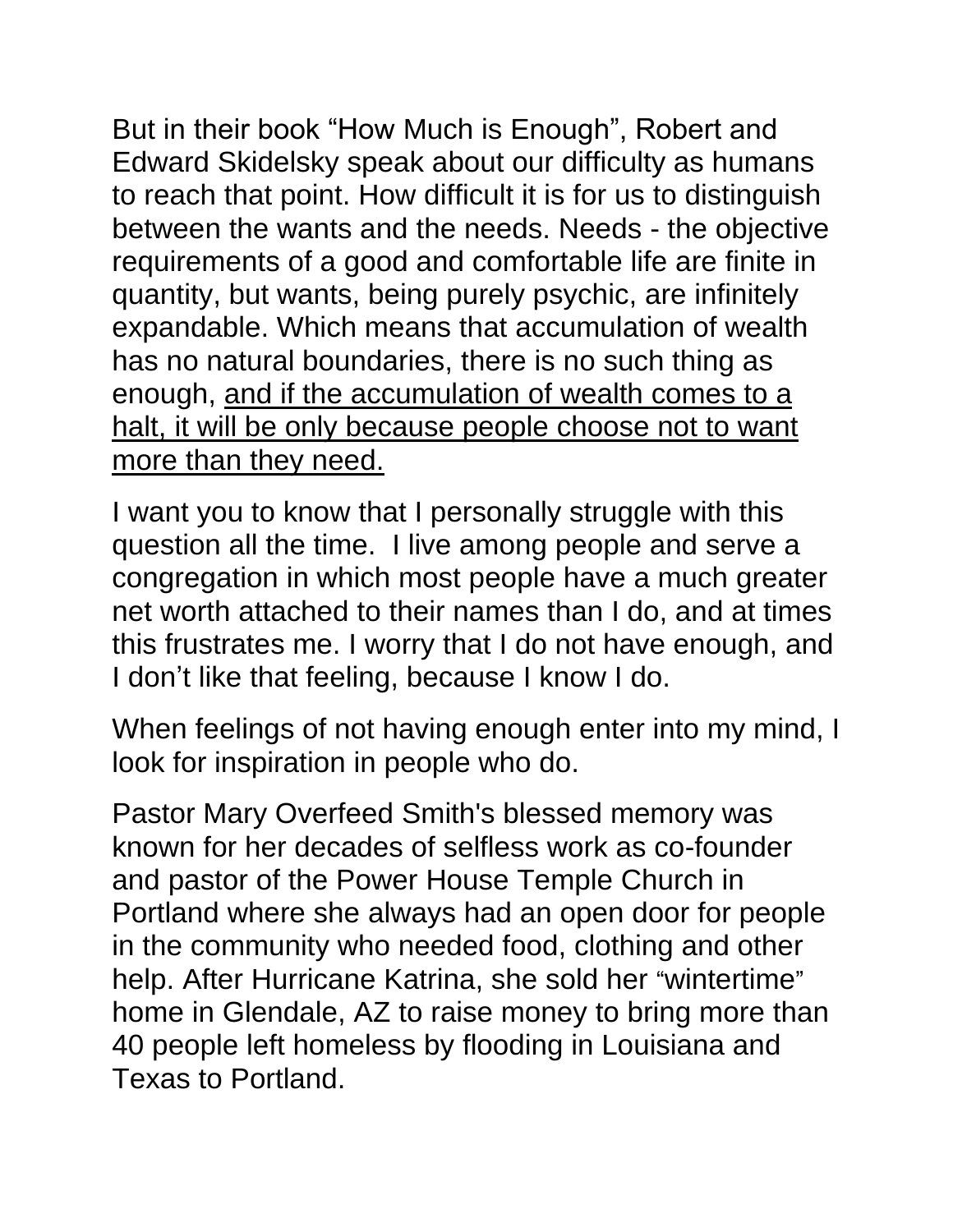Kevin Cavenaugh in his "Ted Talk" about "having enough" talks about Julia Neiss and Jeff Kaufman, a couple who run a family business. After studying this topic, Julia and Jeff decided that they do not need to earn more than \$90,000 a year and decided to give away every penny beyond that sum that they earned in any given year.

Just imagine, if there were more Mary Overfeed Smith's, more Julia and Jeff Kaufman's in this world. What would our world look like if more people said they have enough and not constantly strive to have, as I have heard from so many people who say that they just want to have "a little bit more than enough."

I think that wanting a little bit more than enough is a very slippery slope that we need to be very leery of. Indonesian poet Taba Bata writes that, "Greed is a little more than enough." It is very easy to constantly push the bar of "a little bit more" higher and higher, it's much harder to have a conclusive decision about what enough is and to live by it.

**How many shoes are enough? How many homes are enough? How much is more than enough to spend on a meal, a bottle of wine, on college education? Or on tickets to a sporting event? Because as long as we can't define enough, our Yetzer Ha'ra, our evil inclination which we fight so hard with, keeps pushing us to want just a little more than enough.**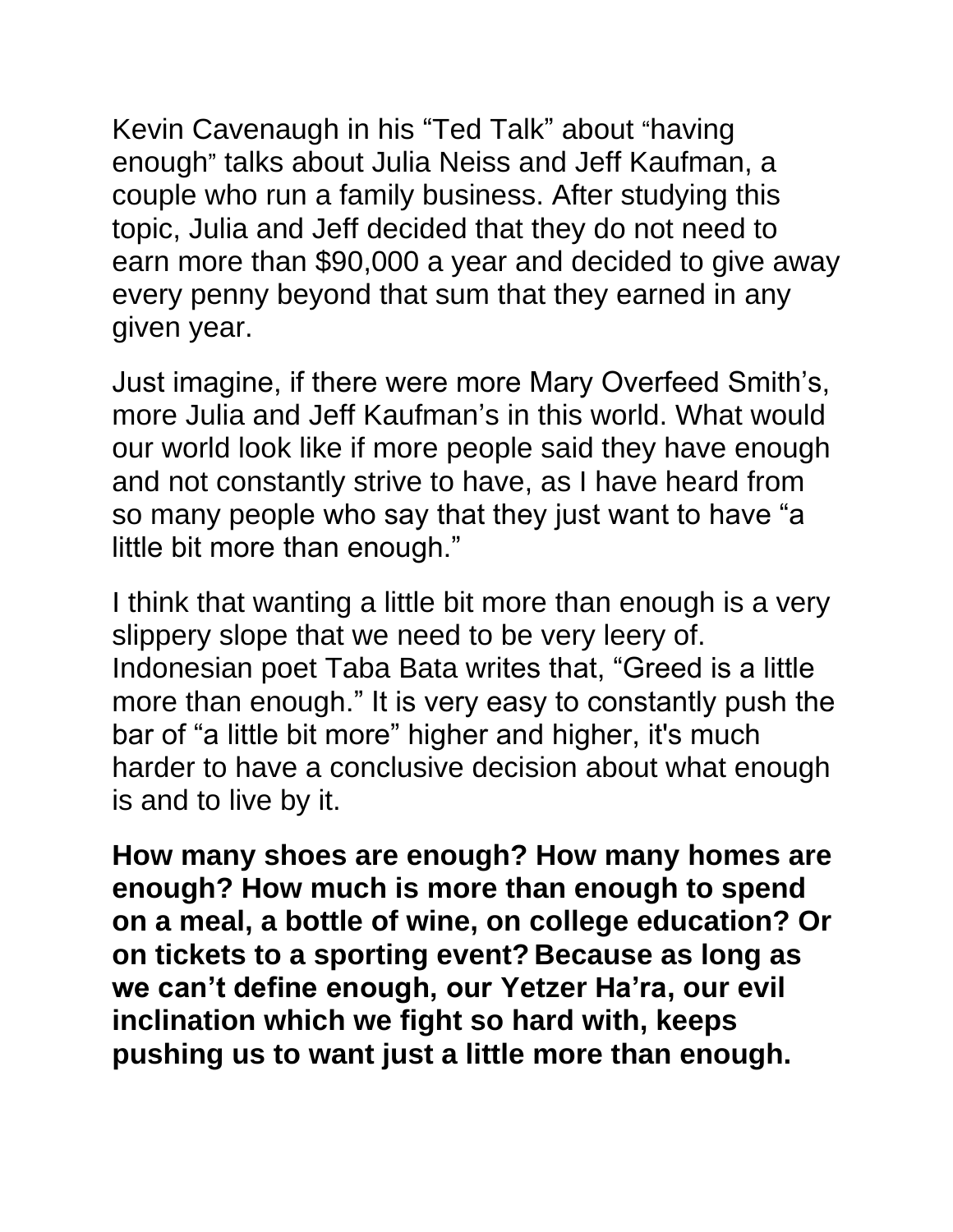## **And a little more than enough, if we lose control, has the potential of becoming greed.**

And greed, my friends, is one of the most burning problems in our country.

This past June, we all learned from a ProPublica report, that former Amazon CEO Jeff Bezos, first or second richest person in the world (depending on how Amazon stocks did today), didn't pay any income taxes for at least two years between 2016 and 2018. He is not alone - we all know of many others. According to the report, billionaires are able to circumvent federal income taxes through legal financial manipulation. And while their actions are perfectly legal, I cannot help but stop and wonder - what causes the richest people in the world to instruct their accountants to find any legal way they can, so that they can pay less income taxes than any of their employees.

Does Jeff Bezos not think he has enough? And while according to publications, Bezos has already given close to 900 million dollars to various charitable causes, this amazing amount still only accounts to less than one percent of his accumulated wealth of over 190 billion dollars.

But it's easy to pick on Jeff Bezos – it's not just him. In 1958, the average CEO in the US made eight times more than his average employee. Do you want to guess what that number is today? Try guessing - I can promise you it's going to be an obscene number, a gross number,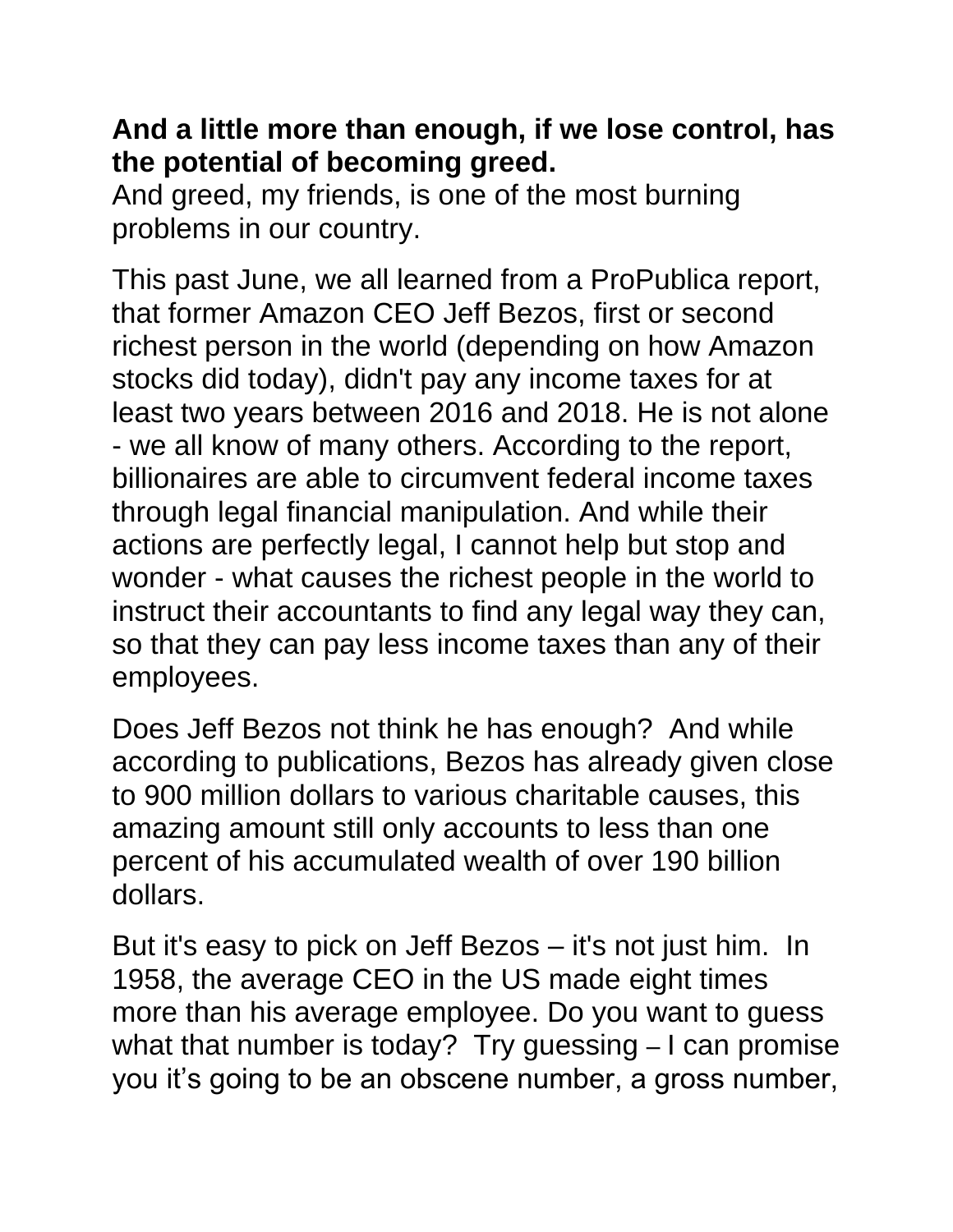in all honesty – it's an embarrassing number – while in Germany that number is 12 to one and in England and Canada it is about 20 to 1 – in the United States that number is 475 to 1.

And I know the argument that it's fine to pay such salaries to CEOs who make enormous profits for their companies, but it renders the question – how much is enough? When is it ok to pay the CEO a little less so that the worker in the factory, on the assembly line, can take home more than a minimum wage, when even that wage is not enough to sustain a family?

**I want to be very clear - There is nothing bad or wrong in being wealthy, there is nothing immoral in being worth millions and millions of dollars**. There is nothing wrong with belonging to the upper 1% or the upper 10%- let's just be clear - every single person here today belongs to the top 30% of adults in the world who hold 97% of the total wealth of the world.

There is nothing wrong with being in the top 1% or the 30% of world wealth, the question that we have to ask is how do we behave when we are there- do we focus on accumulating more and more - or do we focus on the good, on the change, we can do with all that we deem to be more than enough?

There is nothing immoral or wrong about being wealthy. I love the American dream. I AM LIVING THE AMERICAN DREAM - but there is something immoral when we are willing to exploit others to achieve more. When we turn a blind eye to the needs of others. When we are willing to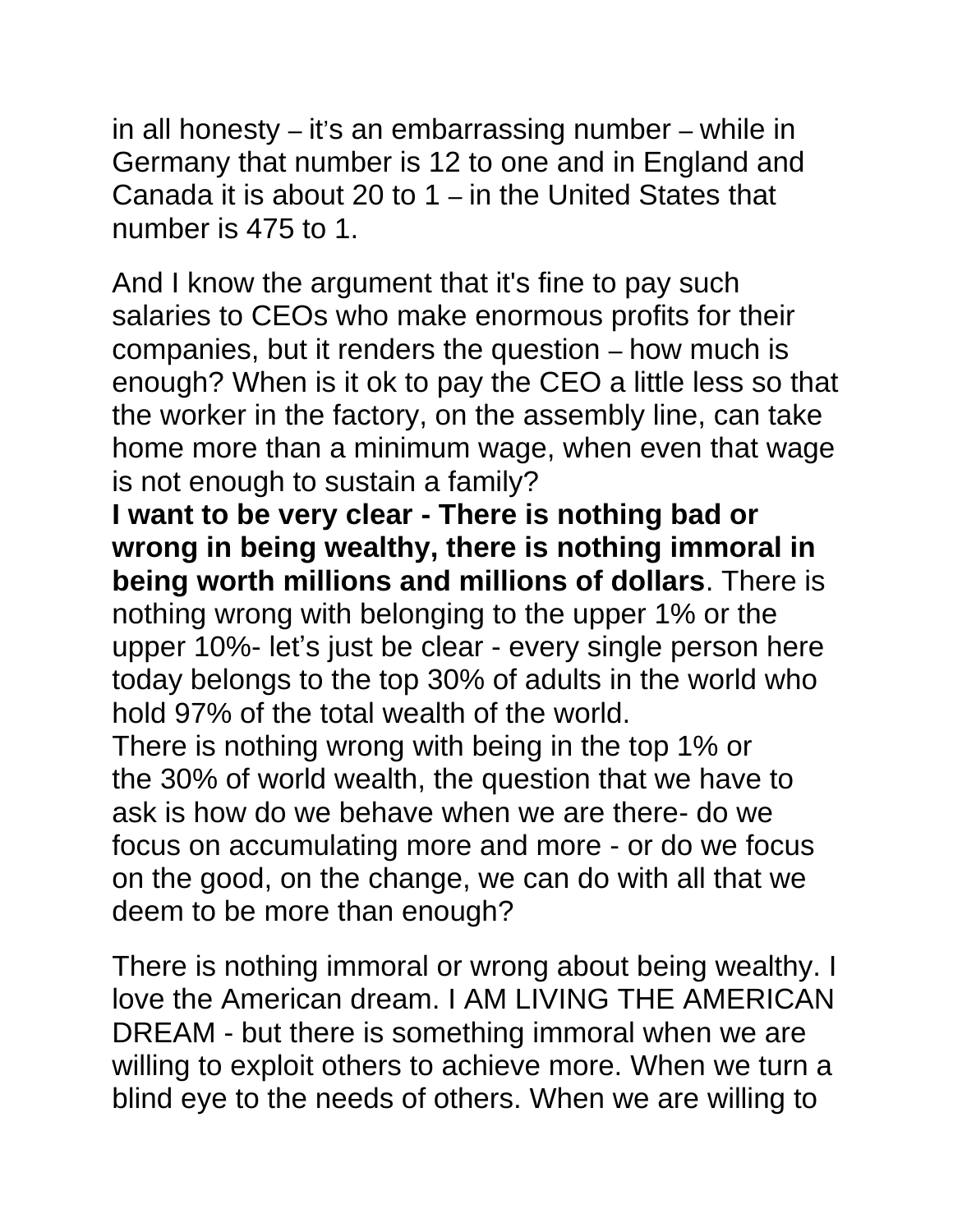go above and beyond to manipulate our taxes so that we can keep more in our pockets, when we compromise other values just to have more, when we support industries that poison our air and water - the air that we all breathe and water we all drink just so that a small share of stock owners enrich themselves even more. When we stop demanding from our elected officials to take care of all the people, not mostly those who can contribute to their campaigns.

Our own tradition teaches us that there is something wrong when resources are not distributed more equally. Judaism sets forth numerous protections of the poor, but not only to protect the poor but also to prevent the excessive accumulation of wealth in a few hands. And it demands of those who have enough, to live a life of generosity.

It demands that we realize that when we give, we do not have less, we have more. Giving, living a life of generosity, knowing that you have changed the life of another person - that is what brings us happiness, that is what brings us a sense of fulfillment. Beyond a certain point, more money doesn't make us happier, but I have yet to meet a person that stops feeling joy when he or she realizes they just made a difference in another person's life.

The United States holds on to the non complementary record of having the largest wealth gap in the world, 5% of the population holds on to 80% of the wealth. And yet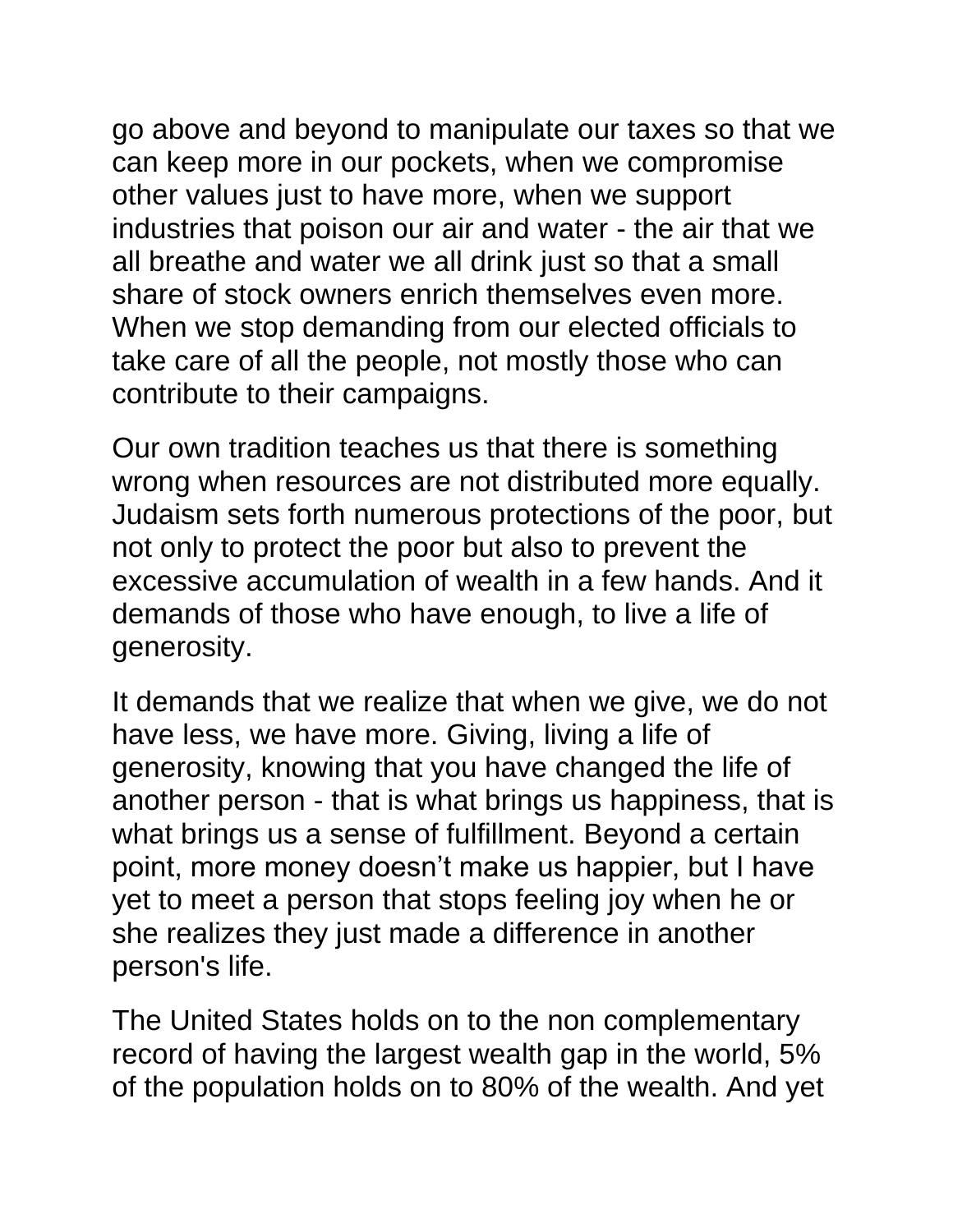- we only rank 18th on the scale of the happiest countries in the world. Finland is ranked first - and guess what? they have the smallest wealth gap. What if we all did our share and closed this gap just a little? What if we all said we have enough and we all helped someone that has less than we do? It's not just the job of billionaires - we can all do more. And I am proud to say that is exactly what we are doing here at Temple Judea. As a temple community - we too have a wealth gap among our members. Some of our members are among the wealthiest families in this country, and yet 40% of our families are not as lucky, 40% of our Temple family are not able to pay full dues.

And I am so proud of our family temple - where 25% of our congregation - every year - decide to do the opposite of Jeff Bezos - people who decide to give above and beyond their dues, to join our Chai Society and Golden Chai society who raise monies specifically to cover the dues of people who truly want to join our temple but cannot afford it. I am so proud of our temple family who time after time say "Hineinei" - here I am. Families who say, "I have more than enough to share with others." Those who help us feed the poor, pack backpacks for underserved school students, those who give their time, energy and yes, wealth, to create a more equal and more just society.

I love being Jewish because Judaism guides me to what is right and wrong. It pushes me to be the best person I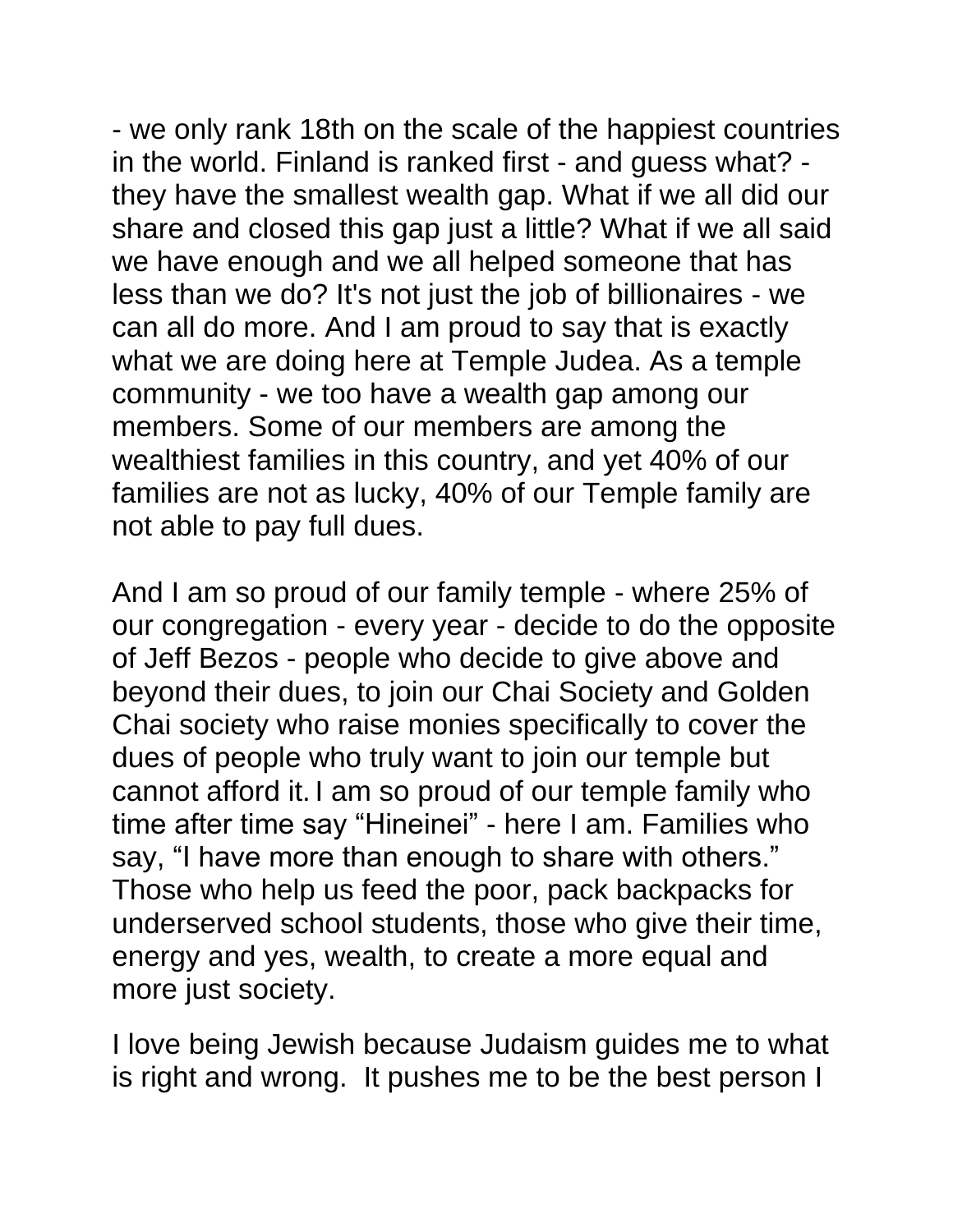can be. Sometimes our tradition commands us, sometimes it guides us - and sometimes it does so with obscure and weird commandments.

One of these laws is the law of Shemita, a sacred year in which the people of Israel were instructed to forgive debts owed by fellow Israelites, refrain from direct cultivation of the land, and permit people and animals to harvest the free-growing crops that remained.

## **This Rosh HaShanah, 5782, we begin one of these sacred years. During this holy year we are expected to concentrate more on our spiritual mission in life, and a little less on our material pursuits. More on why we are needed, less on what we need**.

We are in the midst of this 2nd year of battling a pandemic. And we have learned so much about ourselves in this year, we have learned that we do not need to eat out as much as we thought, we learned that we can survive without extensive travel and shopping, we realized that we have a mutual responsibility to others, that through our behaviors and our choices we can hurt or protect others. I think we have learned that we have more than enough, that it is not more wealth that brings us joy, but our relationships, human connection, being a part of a community - those are the things that matter most.

Tonight, we remind ourselves- that the path to repentance, the path to a new beginning, the path for a better us begins with: tefillah, teshuvah and tzedakah